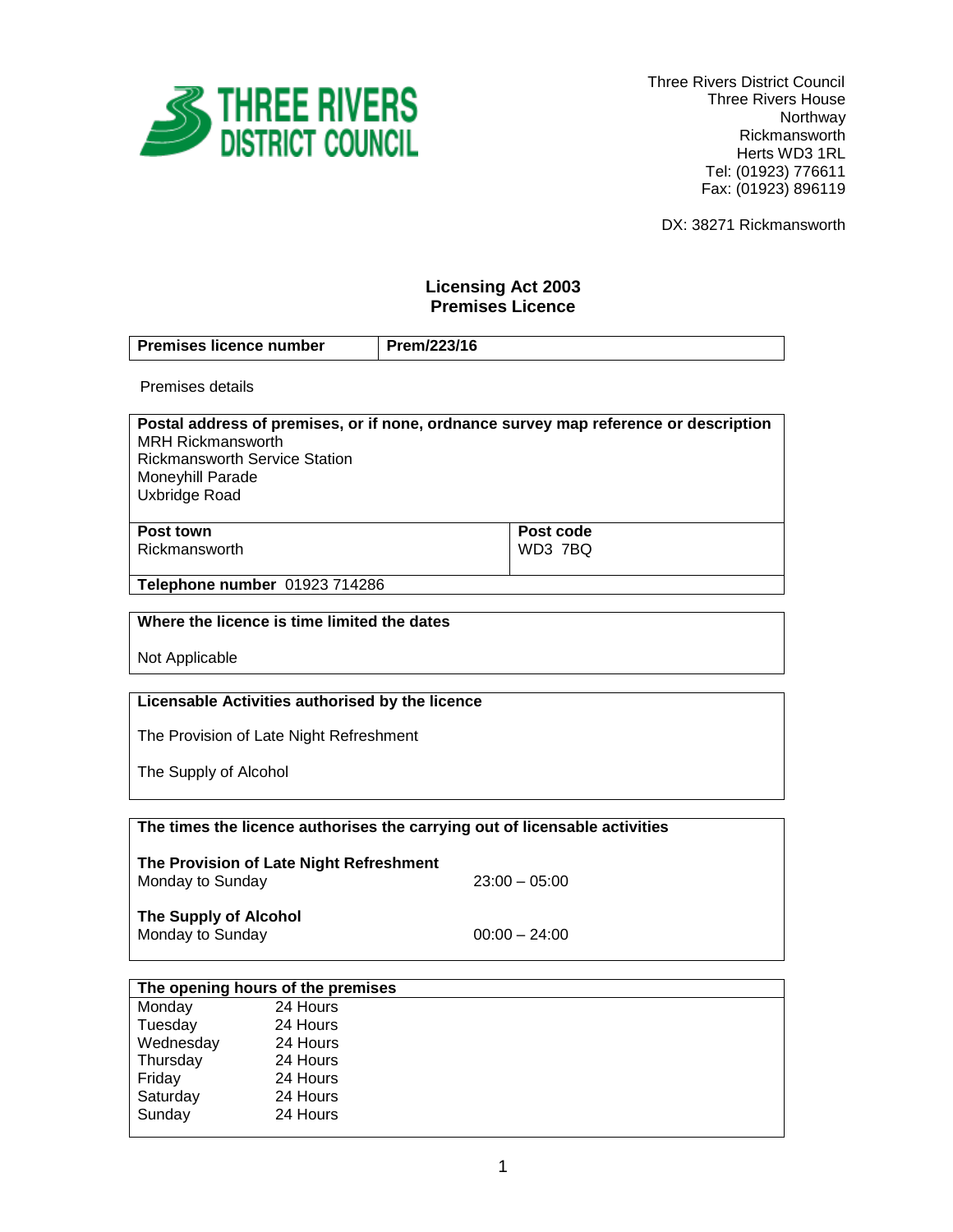### **Where the licence authorises supplies of alcohol whether these are on and/or off supplies**

Alcohol is supplied for consumption off the premises only

### **Name, (registered) address of holder of premises licence**

Malthurst Retail Limited Vincent House 4 Grove Lane Epping CM16 4LH

01992 571937

**Registered number of holder, for example company number, charity number (where applicable)**

Company Number: 3313799

**Name of designated premises supervisor where the premises licence authorises the supply of alcohol**

Logeswary Uthayakaran

## **State whether access to the premises by children is restricted or prohibited**

Not Restricted.

Date of Issue 15.01.2019

signed…………K. Karsley Head of Regulatory Serivces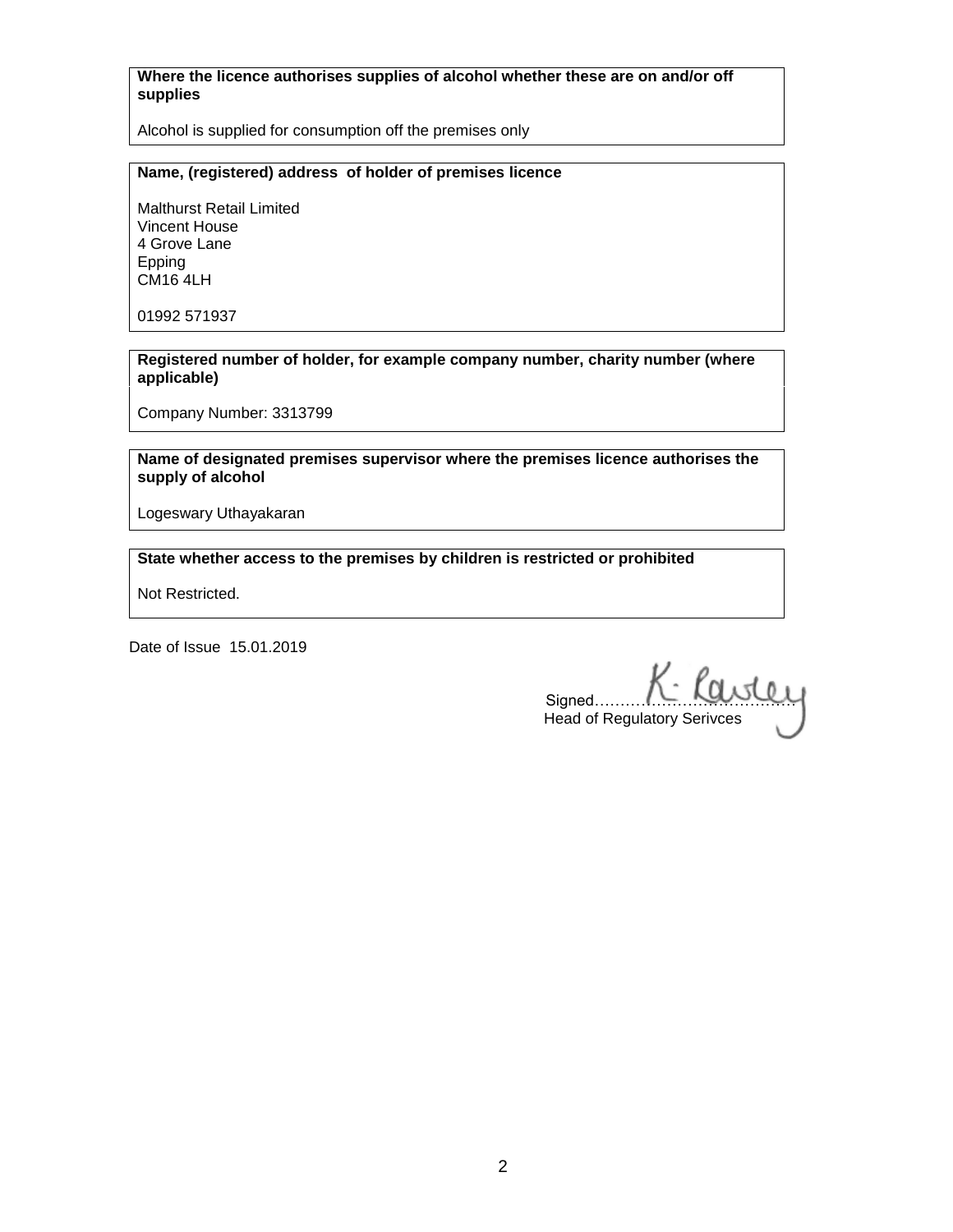#### **Annex 1 - Mandatory conditions**

- 1. No supply of alcohol may be made under the premises licence:
	- (a) at a time when there is no designated premises supervisor in respect of the premises licence, or
	- (b) at a time when the designated premises supervisor does not hold a personal licence or his personal licence is suspended.
- 2. Every supply of alcohol under the premises licence must be made or authorised by a person who holds a personal licence.
- 3. (1) The premises licence holder shall ensure that an age verification policy applies to the premises in relation to the sale or supply of alcohol. (2) The policy must require individuals who appear to the responsible person to be under 18 years of age (or

such older age as may be specified in the policy) to produce on request, before being served alcohol, identification bearing their photograph, date of birth and a holographic mark.

- 4. A relevant person shall ensure that no alcohol is sold or supplied for consumption on or off the premises for a price which is less than the permitted price.
- 5. For the purposes of the condition set out in paragraph 4
	- "duty" is to be construed in accordance with the Alcoholic Liquor Duties Act 1979;
	- (b) "permitted price" is the price found by applying the formula —

 $P=D+(DxV)$ 

where —

- (i) P is the permitted price,
- (ii) D is the amount of duty chargeable in relation to the alcohol as if the duty were charged on the date of the sale or supply of the alcohol, and
- (iii) V is the rate of value added tax chargeable in relation to the alcohol as if the VAT were charged on the date of the sale or supply of the alcohol;
- (c) "relevant person" means, in relation to premises in respect of which there is in force a premises licence —
	- (i) the holder of the premises licence,
	- (ii) the designated premises supervisor (if any) in respect of such a licence,or
	- (iii) the personal licence holder who makes or authorises a supply of alcohol under such a licence;
- (d) "relevant person" means, in relation to premises in respect of which there is in force a club premises certificate, any member or officer of the club present on the premises in a capacity which enables the member or officer to prevent the supply in question; and
- (e) "value added tax" (VAT) means value added tax charged in accordance with the Value Added Tax Act 1994.
- 6. Where the permitted price given by sub-paragraph (b) of paragraph 5 would (apart from this paragraph) not be a whole number of pennies, the price given by that sub-paragraph shall be taken to be the price actually given by that sub-paragraph rounded up to the nearest penny.
- 7. (1) Sub-paragraph (2) applies where the permitted price given by sub-paragraph (b) of paragraph 5 on a day ("the first day") would be different from the permitted price on the next day ("the second day") as a result of a change to the rate of duty or VAT. (2) The permitted price which would apply on the first day applies to sales or supplies of alcohol which take place before the expiry of the period of 14 days beginning on the second day.
- 8. If at specified times one or more individuals must be at the premises to carry out a security activity each such individual must be licensed by the Security Industry Authority.

#### **Annex 2 - Conditions consistent with the Operating Schedule**

#### **The prevention of crime and disorder:**

- A CCTV system will be installed, or the existing system maintained. Such system shall be fit for the purpose.
- The CCTV system shall be capable of producing immediate copies of recordings on site. Copies of recordings will either be recorded on good quality video tape or digitally on to CD/DVD or other equivalent medium.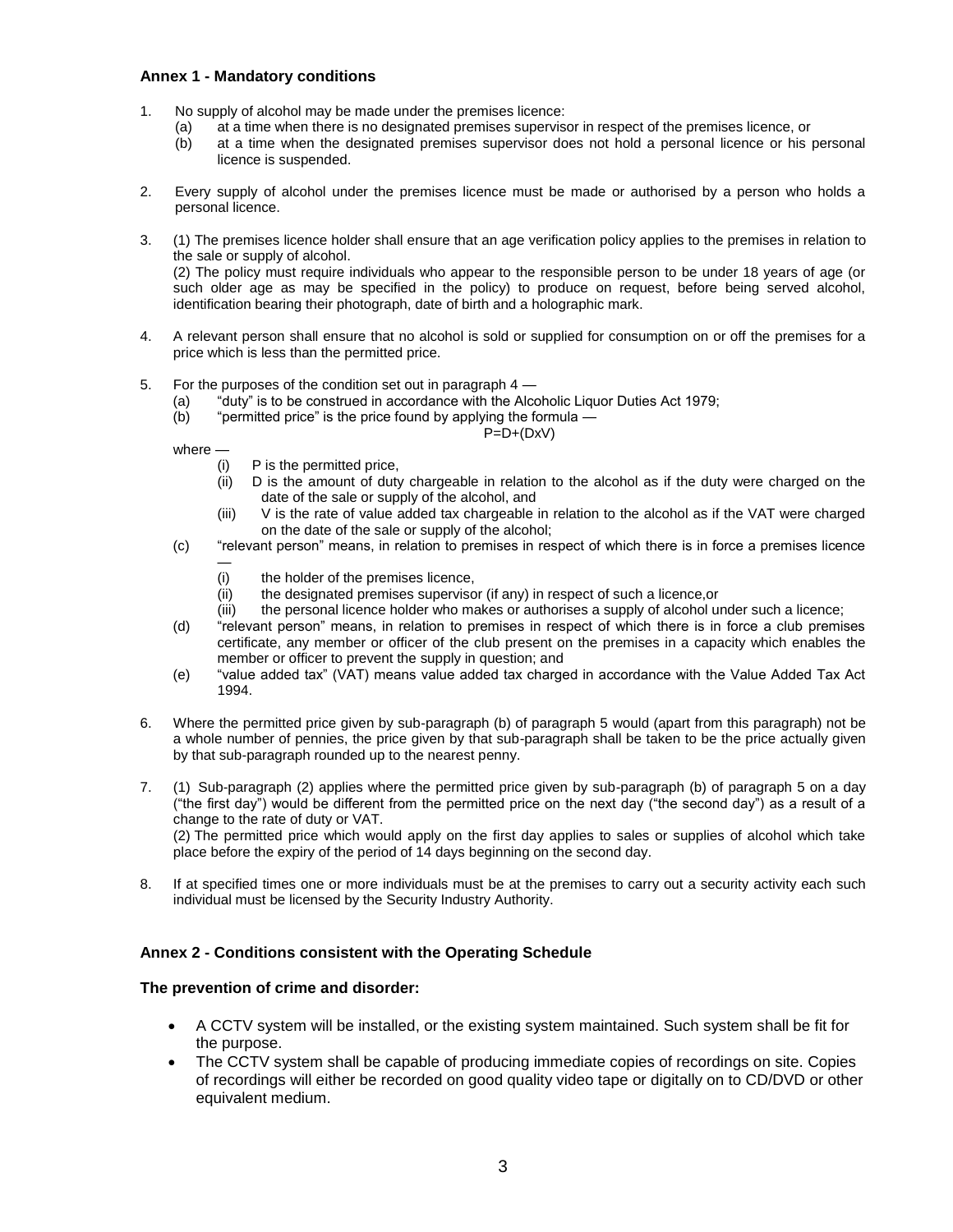- Any recording will be retained and stored in a suitable and secure manner for a minimum of 28 days and shall be made available, subject to compliance with DATA Protection legislation, to the Police or an authorised officer for inspection, on request.
- The precise positions of the camera may, from time to time, be agreed, subject to DATA Protection legislation, with the Police.
- The system will display, on any recording, the correct time and date of the recording.
- The CCTV system will be maintained and fully operational throughout the hours that the premises are open for any licensable activity.
- There shall be no self-service of spirits except for spirit mixtures.

#### **Public safety:**

 The premises licence holder will at all times maintain adequate levels of staff. Such levels will be disclosed, on request, to the Licensing Authority and Police.

#### **The prevention of public nuisance**:

 Adequate waste receptacles for use by customers shall be provided in and immediately outside the premises.

### **The protection of children from harm:**

- The premises licence holder will ensure that an age verification policy will apply to the premises whereby all cashiers will be trained to ask any customer attempting to purchase alcohol, who appears to be under the age of 25 years (or older if the licence holder so elects) to produce, before being sold alcohol, identification being a passport or photo card driving licence bearing a holographic mark or other form of identification that complies with any mandatory condition that may apply to this licence
- All staff engaged or to be engaged in the sale of alcohol on the premises shall receive the following training in age restricted sales:
	- Induction training which must be completed and documented prior to the sale of alcohol by the staff member.
	- Refresher/reinforcement training at intervals of no more than 6 months.
- Training records will be available for inspection by a police officer or other authorised officer on request.
- Prominent notices will be displayed in the store, advising customers that they may be asked to provide evidence of age.
- All spirits to be on display behind the counter.

#### **Annex 3 - Conditions attached after a hearing by the licensing authority:**

The licence holder applied to vary this licence on 4 September 2008 and it was heard at the Licensing Sub-Committee sitting on 19 November 2008.

At the hearing the applicant amended the application as follows:

1. The sale of alcohol to be from 06:00 to 22:00 hours, Monday to Sunday.

#### Decision:

Taking into consideration the written representations and the further representations made at the hearing, the Committee decided to grant the amended application.

#### Reasons:

The Conditions relate to matters within the control of the applicant, are relevant to the application and premises, are necessary and reasonable in their content and will ensure that the four licensing objectives are properly promoted.